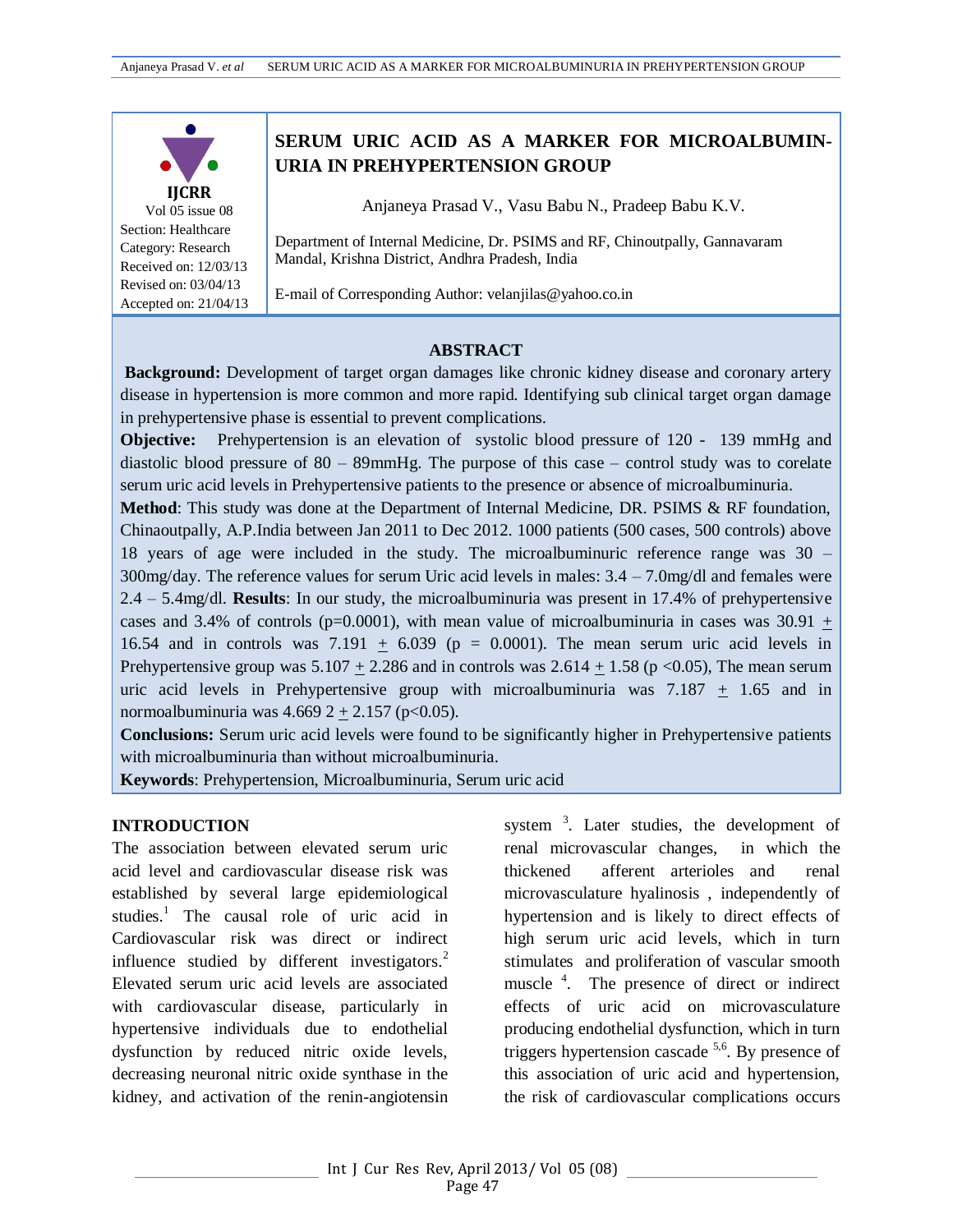rapid and severe. The diagnosis of hypertension in earlier phase i.e. Prehypertension, by JNC 7 definition: elevation of systolic blood pressure of 120 - 139 mmHg and diastolic blood pressure of 80 – 89mmHg<sup>7</sup>, is useful to avoid subclinical cardiovascular risk and complications. Risk of progression to hypertension and risk of development of strokes are minimized by early detection of pro inflammatory markers and induction of early treatment schedules.

Microalbuminuria, by definition, excretion of albumin with urine in small amounts i.e. 30 –  $300$ mg/day  $8$  influenced by wide range of confounding factors like increased body mass index, increased blood pressure (systolic, diastolic), blood glucose, C- reactive protein, altered lipid levels, hyperinsulinemia, smoking,Salt sensitivity and elderly individuals 9 Studies showed the significance microalbuminuria leads to pathogenesis of cardiovascular disease, by means of development of atherosclerotic vascular disease by systemic pathophysiological processes like activation of inflammatory mediators, Increased transcapillary escape rate of albumin and Vascular endothelial dysfunction <sup>10</sup>.

Microalbuminuria is a well known marker of subclinical cardiovascular and renal disease as well as vascular endothelial dysfunction, in patients with diabetes, hypertension and general population. The effect of hyperuricemia on microalbuminuria in Prehypertensive phase can indirectly reflect its importance as a prognostic marker for long term complications of cardiovascular system even before the diagnosis of hypertension is made. The relationship between uric acid and microalbuminuria in Prehypertensive patients without other cardiovascular risk factors may help to clarify the role of uric acid in cardiovascular disease.

On this background, our study aims at comparing the occurrence of hyperuricemia in patients with Prehypertensive group with and without microalbuminuria, thus, reflecting

presence or absence of any additive effect of hyperuricemia in Prehypertensive phase in causing major vascular complications.

## **MATERIAL AND METHODS**

A prospective study was undertaken in the Department of General Medicine with the investigatory aid of Department of Biochemistry in Dr.PSIMS&RF, Chinoutpally, Gannavaram, Krishna (Dt.), Andhra Pradesh.

500 diagnosed Prehypertensive cases, who attended to our hospital and 500 age, sex matched controls, were included in our study group. All patients survive till the end of the study period of two years duration i.e., Jan 2011 to Dec 2012.

Diagnosis of Prehypertensive cases was done as per the JNC 7 guidelines.

Microalbuminuria in both cases and controls were estimated. Serum Uric acid and Lipid profile were also estimated in both cases and controls. The study was approved by the Ethics committee of our college. After fulfilling the inclusion and exclusion criteria, prior consent was obtained from the subjects.

## **Inclusion criteria**

Patients with Systolic blood pressure: 120 – 139mmHg, Diastolic blood pressure : 80 – 89mmHg

Age 18 or older

### **Exclusion criteria**

Patients with diabetes, heart failure, acute febrile illness, renal, hepatic, malignant disorders, chronic illnesses, asymptomatic infections and smokers.

### **Sample collection and analysis**

Both heparinised and plain blood samples were collected from each case and control. For analysis of FBS, lipid profile - serum was used and for HBA1c – whole blood was used. Serum glucose estimation was done by Trindler's Glucose Oxidase – Peroxidase (GOD – POD) method (commercial kit – ERBA MANNHEIM), cholesterol estimation was done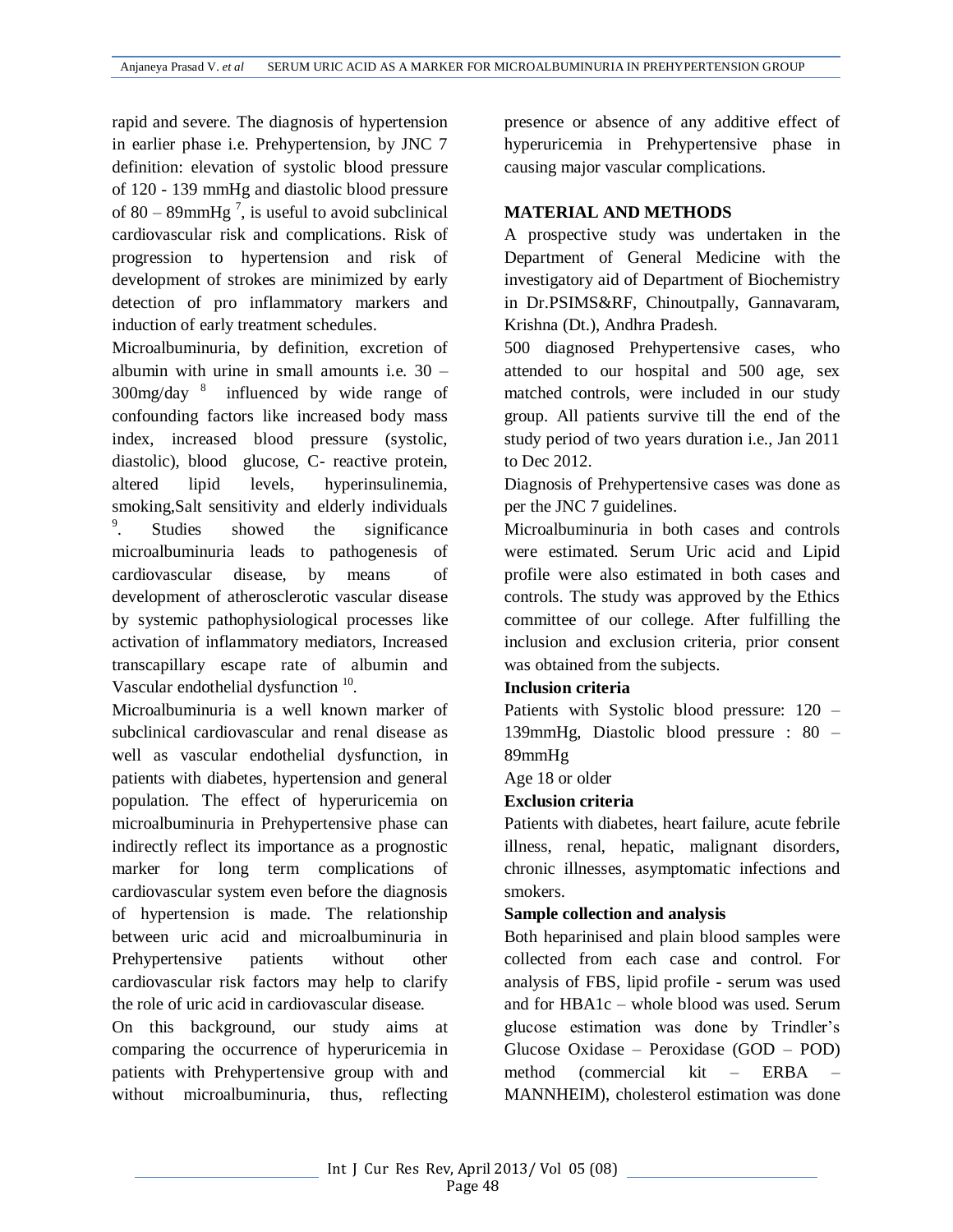by Cholesterol Oxidase – Peroxidase (CHOD – POD) method (commercial kit – ERBA – MANNHEIM), Triglycerides estimation was done by Glycerol peroxidase (GPO) method (commercial kit – ERBA – MANNHEIM), HDL cholesterol estimation was done by apolipoprotein (APO) precipitation or Phospho Tungstic Acid (PTA) method (ERBA – MANNHEIM), and HBA1c estimation was done by Ion exchange resin method (commercial kit – Randox Rx series). All these estimations were performed by Randox Daytona Autoanalyzer. VLDL-c or LDL-c levels of all cases and controls were calculated by using Friedwald's formula.

Estimation of serum uric acid was done by ERBA Chem 7 (Trans Asia) Semi Automatic analyzer and Autopak kits from Bayer Diagnostics India Ltd.

Urine samples from 24 – hour collected specimens were taken from each case and control and microalbumin estimation was done in those samples by Latex turbidimetry method (commercial kit-Euro diagnostic systems) on Randox Daytona Autoanalyzer.

## **RESULTS**

The microalbuminuria was present in 17.4% of prehypertensive cases and 3.4% of controls (p=0.0001), which showed microalbuminuria is more frequent in prehypertensive cases than controls. Among in males, 68 (22.2%) in cases and 13(4.24%) in controls showed microalbuminuria that was statistically significant (p=0.0001). Among in females, 19 (9.79%) in cases and 4 (2.06%) in controls showed microalbuminuria that was statistically significant ( $p=0.0026$ ).

The mean microalbuminuria in cases was 30.91  $+ 16.54$  and in controls was 7.191 + 6.039 (p = 0.0001) which showed microalbuminuria is more frequent in Prehypertensive group, among in males mean microalbuminuria in cases was  $32.55 \pm 11.96$  and in controls was  $7.459 \pm 6.382$   $(p = 0.0001)$ , among in females mean microalbuminuria in cases was 28.31 + 7.77 and in controls was  $6.769 + 5.445$  ( $p < 0.05$ ) were showed statistically significant mean microalbuminuria levels in males and females in cases than controls.

The mean serum uric acid levels in Prehypertensive group was  $5.107 \pm 2.286$  and in controls was  $2.614 + 1.58$  (p <0.05) which showed serum uric acid levels is more significant elevation in Prehypertensive cases, among in males mean serum uric acid levels in cases was  $5.789 \pm 2.255$  and in controls was  $2.703 + 1.738$  (p < 0.05), among in females mean serum uric acid levels in cases was 4.03 + 1.89 and in controls was  $2.47 \pm 1.28$  (p<0.05) were showed statistically significant mean serum uric acid levels levels in males and females in cases than controls.

The mean serum uric acid levels in Prehypertensive group with microalbuminuria was  $7.187 \pm 1.65$  and in normoalbuminuria was 4.669 2  $\pm$  2.157 (p<0.05), which showed serum uric acid levels were statistically significant elevation in microalbuminuria with prehypertensive group.

The mean cholesterol in cases was  $174.86 \pm$ 29.9 and in controls was  $167.3 \pm 18.74$  (p<0.05) which showed cholesterol is more significant elevation in Prehypertensive cases, The mean triglyceride level in cases was  $152.2 \pm 76.7$  and in  $122.3 \pm 47.6$  controls was (p < 0.05) which showed mean triglyceride level is more significant elevation in Prehypertensive cases, The mean LDL – cholesterol level in cases was  $112.18 \pm 25.3$  and in controls was  $96.64 \pm 11.7$  $(p \leq 0.05)$  which showed mean LDL – cholesterol level is more significant elevation in Prehypertensive cases, The mean HDL – cholesterol level in cases was  $35.72 \pm 7.48$  and in controls was  $40.32 \pm 8.64$  (p <0.05) which showed mean HDL – cholesterol level is more significant lowered in Prehypertensive cases.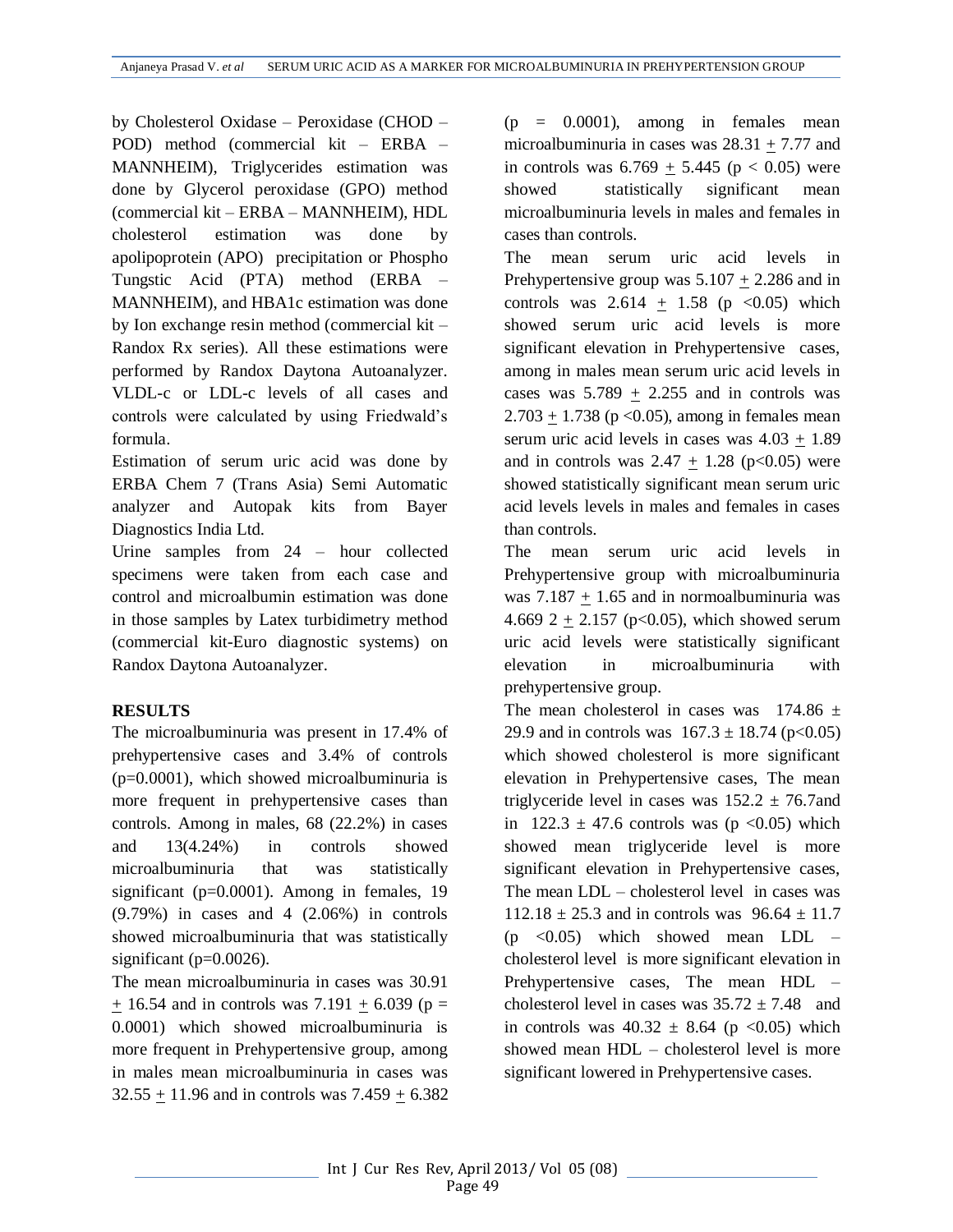The complications of Prehypertensive group were noticed in  $3 - 7.6\%$  patients than in controls (0%), among complications wise, ECG left ventricular hypertrophy changes were noticed in 7.6 % than controls  $(0\%)$  (p=0.0001), and eye fundus changes were noticed in 3% than controls (0%) (p=0.0003) was statistically significant.

#### **DISCUSSION**

In this study, serum uric acid was associated with an increased risk of microalbuminuria in prehyertensive patients. Although many studies have previously shown the association between hyperuricemia and microalbuminuria in hypertensive patients<sup>13,14</sup>. This study has shown association in prehypertensive patients. Mild hyperuricemia induces endothelial dysfunction and activation of the renin angiotensin system (RAS), thus stimulating vascular smooth muscle cell (VSMC) proliferation  $^{12}$ . The mean age in prehypertensive group was  $47.92 \pm 9.36$ , and 81.8% prehypertensives were noticed more between the age group of  $31 - 60$  years. This study shows the mean serum uric acid was more in prehypertensive group(5.107) compared to normal subjects (2.073) ,when compared with Meena et al study, $^{11}$  the results were similar that is more in prehypertensive group. Mean microalbuminurea levels were more in prehypertensives (30.91) compared to controls (7.19). Microalbuminurea was seen in 17.4% of prehypertensives and hyperuricemia was seen in 16.8% of the prehypertensive group.Males showed increase in mean serum uric acid levels and microalbumin levels compared to females in prehypertensive group. Serum total cholesterol, triglycerides and LDL were elevated in prehypertensive group compared to controls and HDL levels were decreased in prehypertensive group compared to controls.some complications like left ventricular hypertrophy and fundal changes were seen in prehypertensive group compared to controls.

Among 87 patients with microalbuminuria 58 patients (66.6%) have hyperuricemia and only 26 patients(6.29%) showed hyperuricemia in 413 patiens with normoalbuminuria with a p value of 0.0001.Among 17 controls with microalbuminurea only 8 people(47%) have hyperuricemia and 6 controls (1.2%) showed hyperuricemia in 483 controls with normoalbuminurea with a p value of 0.0001. When compared to study by Jung  $EL$  et al,<sup>1</sup> this clearly shows that serum uric acid was elevated in prehypertesives as is microalbuminuria , and the hyperuricemia was noticed in microalbuminuruc prehypertensives .The possible mechanism presumed to be increased serum uric acid level combined with prehypertension might cause an endothelial dysfunction and result in glomerular hypertension, which would induce microalbuminuria and hyperfiltration  $11$ .

In this study, we observed that elevated serum uric acid level was strongly associated with microalbuminuria among prehypertensive subjects without a history of cardiovascular disease or renal dysfunction.

### **CONCLUSIONS**

Microalbuminuria levels were found to be significantly higher in prehypertensive patients by 17.4%. 81.8% of prehypertensive patients belongs to  $31 - 60$  years age group. Male to female ratio were found to be 1.57: 1.In prehypertensive patients with microalbuminuria group had elevated serum uric acid level in 66.6%. Prehypertesives with high mean microalbuminuria and high mean serum uric acid levels with significant elevated lipid levels had developed significant complications. Larger studies are required to clarify the significance of development of complications and to consider the microalbuminuria and serum uric acid are regular and routine screening markers to identify sub clinical target organ damage.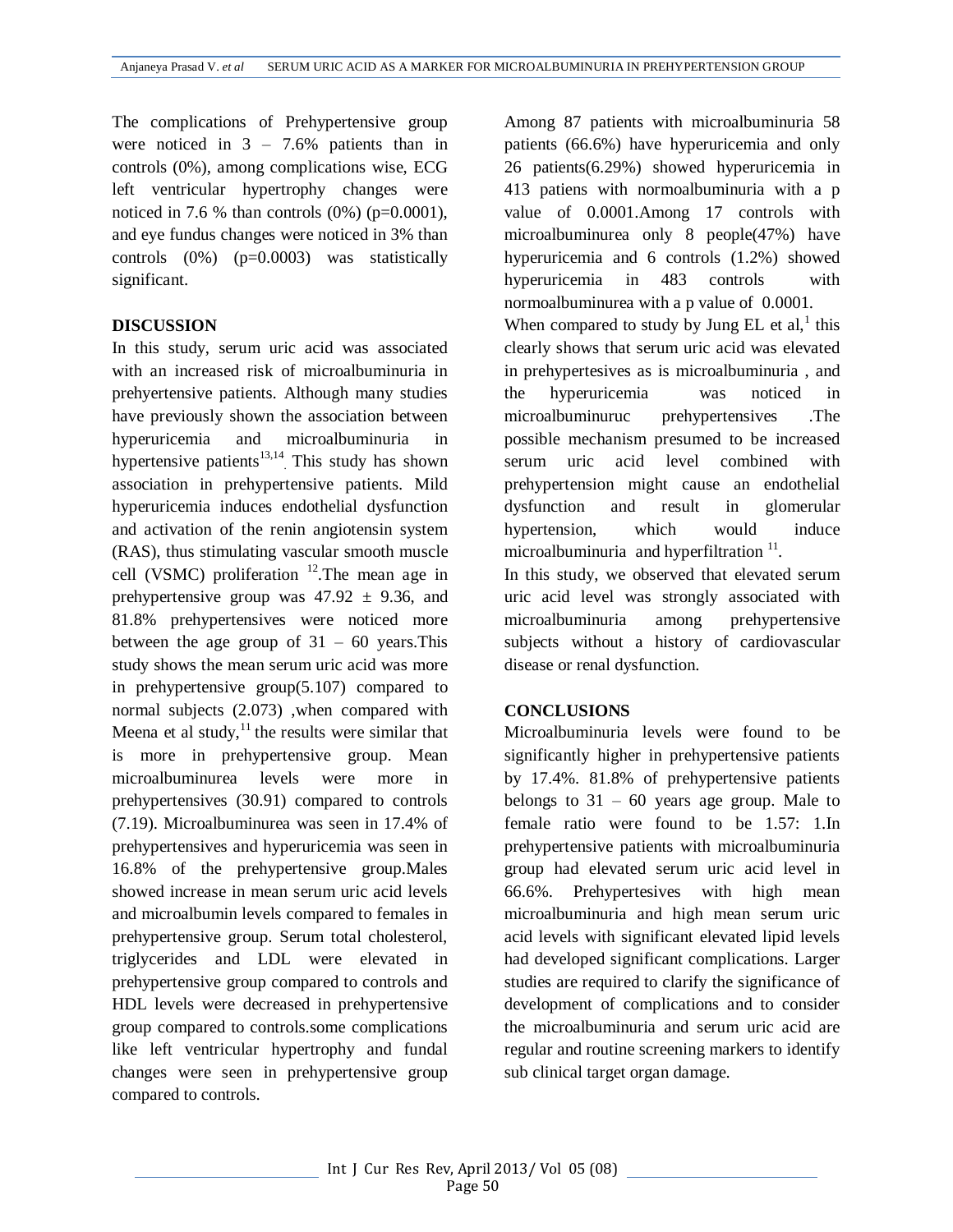### **Declaration on conflict of interest**

I declare that no conflicts are involved in this study.

## **ACKNOWLEDGEMENT**

Authors acknowledge the great help received from the scholars whose articles cited and included in references of this manuscript. The authors are also grateful to authors / editors / publishers of all those articles, journals and books from where the literature for this article has been reviewed and discussed. Authors are grateful to IJCRR editorial board members and IJCRR team of reviewers who have helped to bring quality to this manuscript.

## **REFERENCES**

- 1. Lee JE, Kim YG, Choi YH et al. Serum uric acid is associated with microalbuminuria in prehypertension. Hypertension 2006; 47: 962–967.
- 2. Johnson RJ, Kivlighn SD, Kim YG, Suga S, Fogo AB. Reappraisal of the pathogenesis and consequences of hyperuricemia in hypertension, cardiovascular disease, and renal disease. Am J Kidney Dis. 1999;33:225–234
- 3. Mazzali M, Hughes J, Kim YG, et al. Elevated uric acid increases blood pressure in the Rat by a novel crystal-independent mechanism. Hypertension 2001; 38:1101– 1106.
- 4. Mazzali M, Kanellis J, Han L, et al. Hyperuricemia induces a primary renal arteriolopathy in rats by a blood pressureindependent mechanism. Am J Physiol Renal Physiol 2002; 282:F991–F997.
- 5. Erdogan D, Gullu H, Caliskan M, et al. Relationship of serum uric acid to measures of endothelial function and atherosclerosis in healthy adults. Int J Clin Pract 2005; 59:1276–1282.
- 6. Zoccali C, Maio R, Mallamaci F, Sesti G, Perticone F. Uric acid and endothelial

dysfunction in essential hypertension. J Am Soc Nephrol 2006; 17:1466–1471.

- 7. The Seventh Report of the Joint National Committee on hypertension
- 8. Bennett PH, Haffner S, Kasiske BL et al. Screening and management of microalbuminuria in patients with diabetes mellitus: recommen- dations to the Scientic Advisory Board of the National Kidney Foun- dation from an ad hoc committee of the Council on Diabetes Mellitus of the National Kidney Foundation. Am J Kidney Dis 1995; 25: 107-12.
- 9. Syamala S, Li J, Shankar A. Association between serum uric acid and prehypertension among US adults. J Hypertens. 2007;25(8):1583-9.
- 10. Yong Loo Lin School of Medicine, National University of Singapore, Singapore Microalbuminuria: marker of vascular dysfunction, risk factor for cardiovascular disease Vascular Medicine 2002; 7: 35±43
- 11. Meena CL,Harsha R,Meena VK,Anju B, Rajani N,Meena LP et al, Association of serum uric acid and microalbuminuria in prehypertension:Across sectional study. National journal of physiology, pharmacy & pharmacology 201; 3(1):87-91.
- 12. Francesca Viazzi, Giovanna Leoncini, Elena Ratto, Valeria Falqui,Angelica Parodi, Novella Conti, Lorenzo E. Derchi, Cinzia Tomolillo,Giacomo Deferrari, and Roberto Pontremoli. Mild Hyperuricemia and Subclinical Renal Damage in Untreated Primary Hypertension. *AJH 2007; 20:1276–1282.*
- 13. Viazzi F, Parodi D, Leoncini G, Parodi A, Falqui V, Ratto E, Vettoretti S, Bezante GP, Del Sette M, Deferrari G, Pontremoli R. Serum uric acid and target organ damage in primary hypertension. *Hypertension*. 2005;45:991–996.